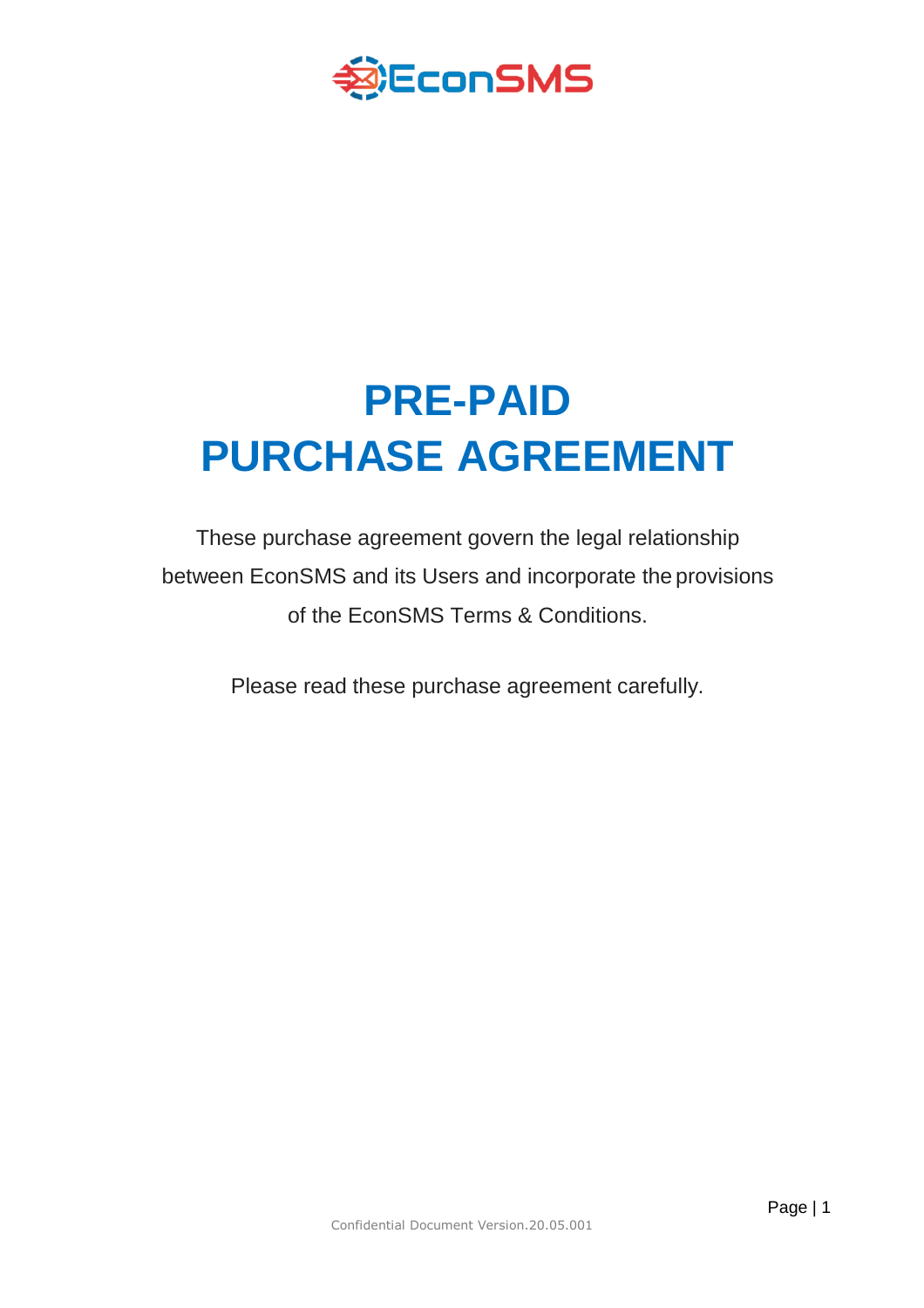

# TABLE OF CONTENTS

|           | <b>INTRODUCTION</b>                                 | 3  |
|-----------|-----------------------------------------------------|----|
| $\bullet$ | <b>INTERPRETATION</b>                               | 3  |
| $\bullet$ | <b>AGREEMENT</b>                                    | 4  |
| $\bullet$ | <b>CHANGES AND AMENDMENTS</b>                       | 4  |
| $\bullet$ | THE SERVICES                                        | 4  |
| $\bullet$ | <b>ACCEPTABLE USAGE</b>                             | 5  |
| $\bullet$ | <b>REGISTRATION AND SECURITY</b>                    | 6  |
| $\bullet$ | <b>PRIVACY</b>                                      | 8  |
| $\bullet$ | <b>PAYMENT AND PRICES</b>                           | 8  |
| $\bullet$ | USER WARRANTIES AND USER OBLIGATIONS                | 8  |
| $\bullet$ | <b>BREACH</b>                                       | 9  |
| $\bullet$ | LIMITATION OF LIABILITY, WARRANTIES AND INDEMNITIES | 9  |
|           | <b>GENERAL</b>                                      | 10 |
| $\bullet$ | <b>DISCLOSURE OF INFORMATION</b>                    | 11 |
| $\bullet$ | <b>PROPRIETARY RIGHTS</b>                           | 11 |
| $\bullet$ | <b>LINKING AND FRAMING</b>                          | 11 |
| $\bullet$ | <b>SEARCHING TECHNOLOGY</b>                         | 12 |
| $\bullet$ | <b>APPLICABLE LAW</b>                               | 12 |
|           | <b>ENTIRE AGREEMENT</b>                             | 12 |
|           | <b>CONTACT INFORMATION</b>                          | 12 |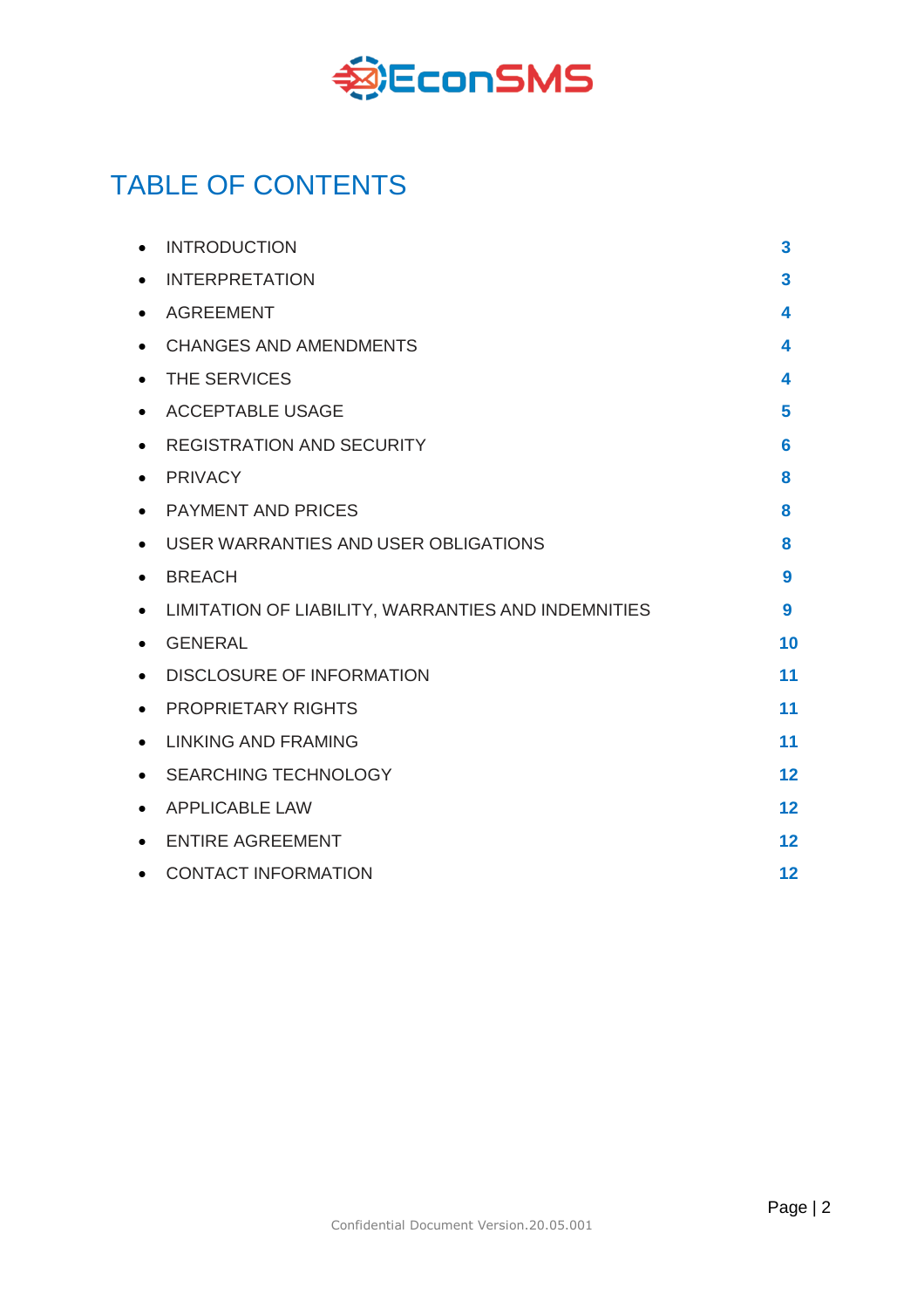

This Agreement was updated on 05 May 2020.

We have made changes in our purchase agreement Terms and Conditions to reflect improvements in our operations. In introducing technical measures to improve on our data protection measures we have implemented a rule to delete client accounts that have been inactive for two or more years. We have also implemented new administrative processes in handling refunds that limits refund requests on transactions that are older than six months.

#### **1. Introduction**

These purchase agreement terms and conditions govern the legal relationship between EconSMS and its Users and incorporate the provisions of the EconSMS terms & conditions.

TAKE NOTE THAT THESE PURCHASE AGREEMENT TERMS AND CONDITIONS CONTAIN PROVISIONS THAT DISCLAIM, LIMIT AND EXCLUDE THE LIABILITY OF ECONSMS TO YOU AND THAT INDEMNIFY ECONSMS AGAINST CLAIMS AND DAMAGES THAT IT MAY SUFFER AS A RESULT OF YOUR CONDUCT.

Please read these purchase agreement terms and conditions carefully.

#### **2. Interpretation**

2.1. The words and phrases listed below shall bear the following meanings in these purchase agreement terms and conditions, unless the context clearly indicates otherwise:

"EconSMS" means the EconSMS legal entity responsible for providing the Services to you in your territory, the EconSMS legal entity with whom you contract for the provision of the Services in your territory is identified in the table under point 20.1 of this agreement;

"End user" or "recipient" means any person, including both natural and juristic entities who receives or is intended to receive any message sent by a User using the Services;

"Network Operator" means any party licensed to install, operate and maintain a cellular telephony network;

"Services" shall mean and include all products and services offered or provided to Users by EconSMS including the software and applications referred to in paragraph 15.2;

"SMS" means a short message service provided by means of a text or data message to the cellular handset either on request of the handset User or via a pre-configured batch process;

"User" shall mean any natural or legal person who makes use of any of the Services or who uses or visits the Website; and

"Website" shall mean all websites published by EconSMS entity including EconSMS.com and shall include any page or part thereof.

- 2.2. Any reference in these standard terms to the singular includes the plural and vice versa, any reference to persons includes both natural and juristic persons and any reference to a gender includes the other gender.
- 2.3. Any clause headings inserted into these terms and conditions have been inserted for convenience only and shall not be taken into account in interpreting the terms and conditions.
- 2.4. Words and expressions defined in any other part of these terms and conditions shall, for the purposes of that part, bear the meaning assigned to such words and expressions in that part.
- 2.5. To the extent that any provision of this Agreement conflicts with any law, then to the limited extent of such conflict, such provision shall be severed from this Agreement without affecting the enforceability of the remainder of its terms.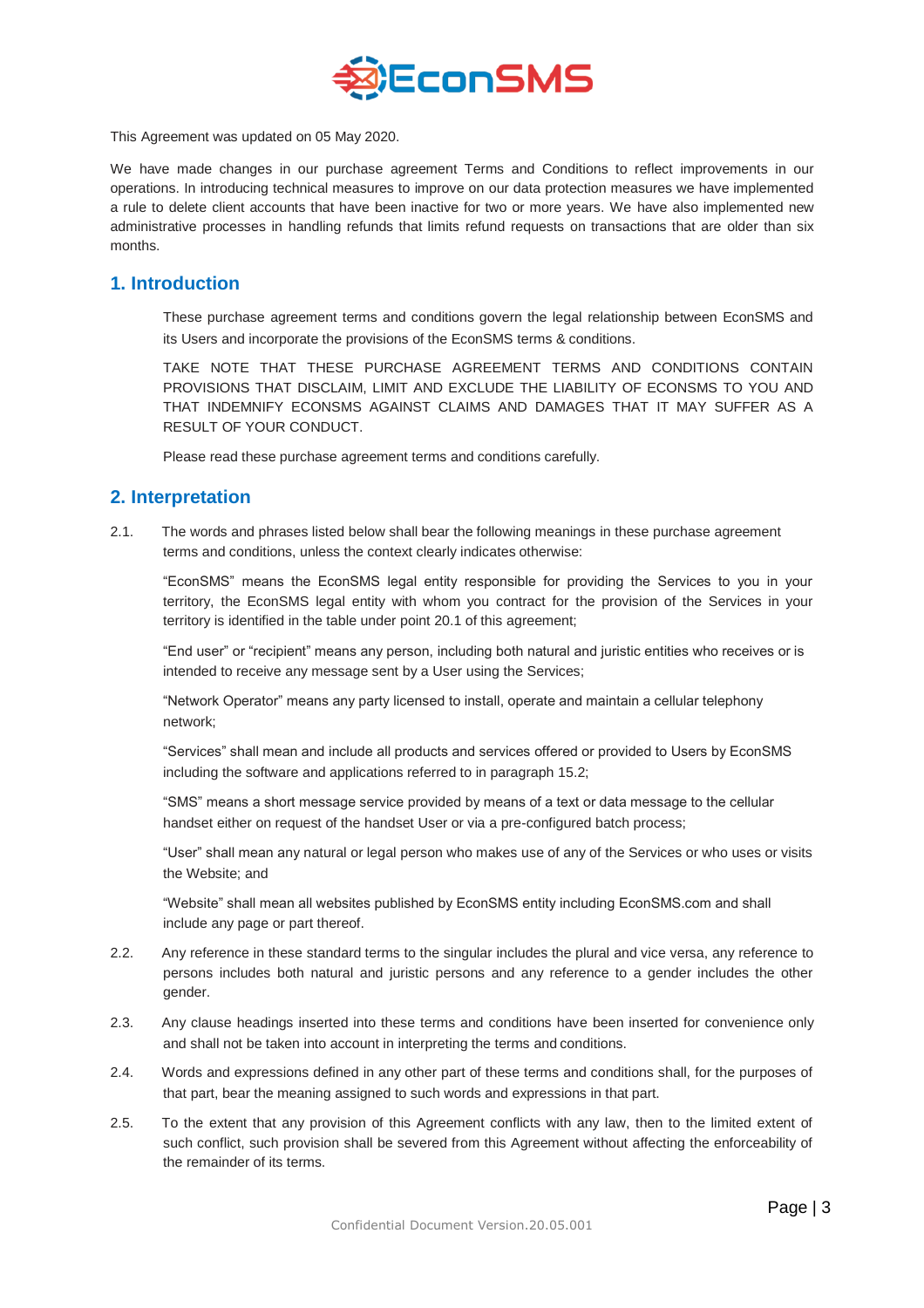

# **3. Agreement**

- 3.1. Persons using the Website or the Services for any reason whatsoever bind themselves and agree to these terms and conditions.
- 3.2. Should a User not agree to all the terms and conditions of this agreement or be unable to comply with these terms and conditions, the User should immediately cease using the Website and/or terminate the registration process.
- 3.3. You may not use the Website or the Services if you are not of a legal age to form a binding contract with EconSMS.
- 3.4. Users agree that all terms and conditions herewith published shall be binding on the User and that should there be a contradiction between these general terms and conditions and any other product-specific or service-specific terms and conditions, the product-specific or service-specific terms and conditions shall prevail to the limited extent of such conflict.
- 3.5. EconSMS reserves the right to refuse to accept and/or execute an order or request to do business or to render any Services without giving any reasons therefor. EconSMS also reserves the right to cancel orders in whole or in part in EconSMS's sole and absolute discretion.

# **4. Changes and Amendments**

- 4.1. EconSMS expressly reserves the right, in its sole and absolute discretion, to alter and/or amend any criteria or information set out in these terms and conditions or any information on the Website without prior notice and to update prices and rates quoted on its Website from time to time.
- 4.2. Users undertake to check the Website frequently and to acquaint themselves with the changes and/or amendments in the information supplied on the Website and, in this regard, Users undertake to check, at a minimum, these terms and conditions for any alteration thereto, including in respect of the prices and nature of any Services, prior to the conclusion of each new credit purchase or service order in respect of the Services governed by these terms and conditions. Users should regularly verify which networks are covered by the Services. Changes may occur as to which networks are covered from time totime.

# **5. The Services**

- 5.1. EconSMS shall make all reasonable endeavours to ensure uninterrupted and continued use of the Services, however the delivery of SMS messages is largely dependent on the effective functioning of Network Operators' cellular networks, network coverage and the SMS recipient's mobile handset. EconSMS does not and cannot guarantee the availability of any Service, the delivery of SMS messages or the compatibility between any message or content format and any particular mobile handsets or mobile operating systems.
- 5.2. Network Operators may modify, enhance, develop or discontinue components of their services at any time without prior notice, in which event EconSMS shall be entitled to modify, enhance, develop or discontinue affected Services to Users without notice.
- 5.3. EconSMS shall use its reasonable endeavours to provide the User with advance notice of any modification, suspension or termination of its Services and shall endeavour to minimise the duration of any suspension thereof in so far as this is reasonably practicable.
- 5.4. Messages shall be deemed to have been delivered when EconSMS has sent the messages to the immediate destination that it is requested to send to, including, but not limited to, mobile telephone networks, SMTP or other servers.
- 5.5. EconSMS shall have the right to withhold, terminate or suspend the provision of Services to the User at any time, including the termination of inactive accounts where there has been no account activity for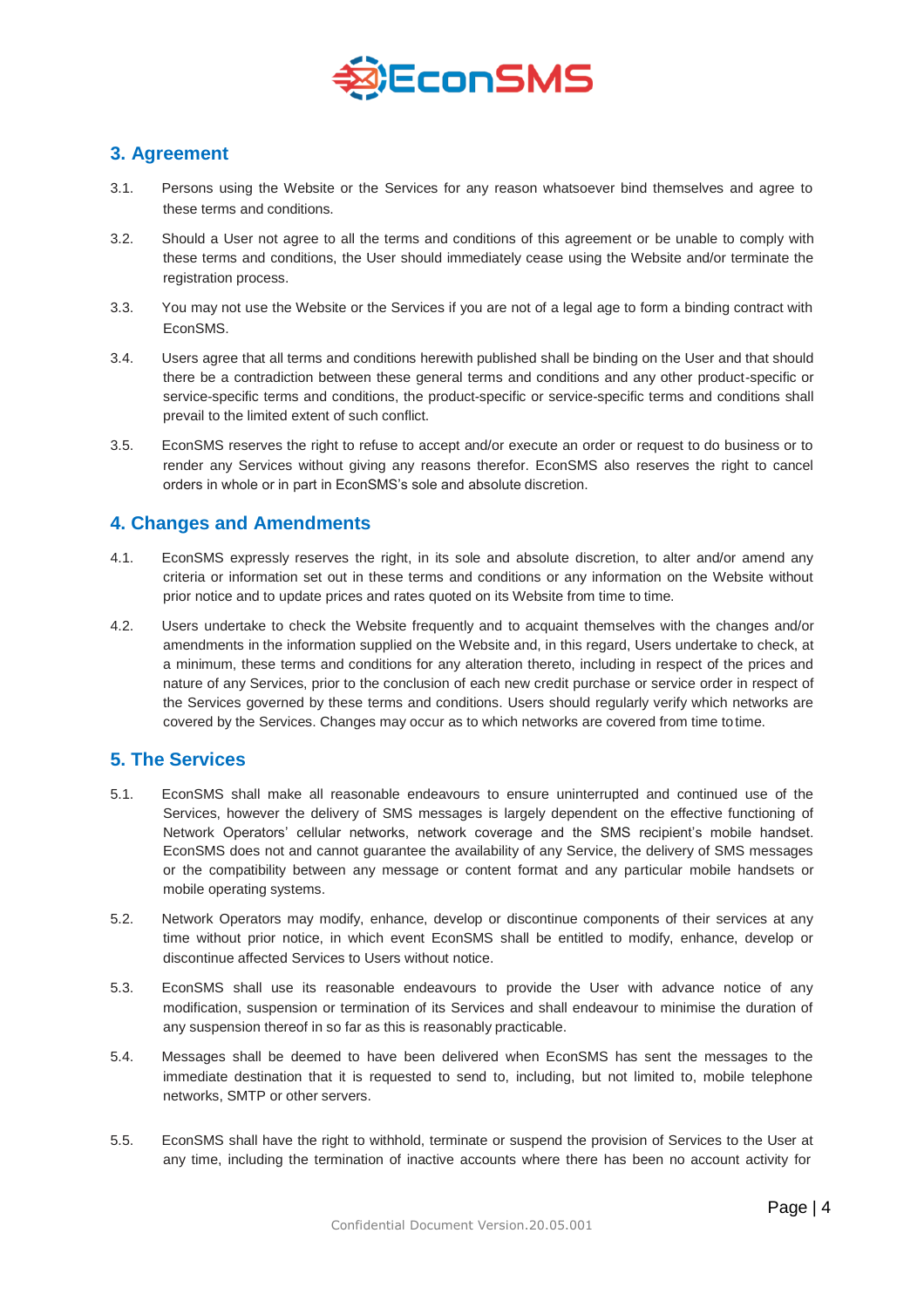

more than two (2) years. Where this Agreement or the provision of any Service is terminated by EconSMS for any reason other than breach by the User or discontinuance of a Service by a Network Operator, EconSMS shall refund all monies already paid in advance by the User for any unused terminated Service, except where paragraph 5.6 applies.

- 5.6. EconSMS will not refund monies paid in advance by the User for the Services where those payments are older than six months. EconSMS may consider a refund only in exceptional circumstances.
- 5.7. Ordinary mobile terminated messaging services may be terminated by the User at any time. Incoming numbers, including long numbers, short codes and premium rated numbers must be leased for a minimum initial period of three months and thereafter one further months' notice must be given by the User in order to terminate the lease of any long numbers or short codes.
- 5.8. EconSMS shall provide, on request, service information to a recipient of message sent by a User utilizing a standard rate short code for delivering messages in the United States of America. As per network rules and industry regulations, the following processes and procedures will apply for standard rate short code programs in the United States of America:
	- 5.8.1. Should a recipient have received a message from a User sent via EconSMS, and should a recipient no longer wish to receive such messages, the recipient may undertake any of the following:
		- 5.8.1.1. Call the EconSMS telephone number, supply their mobile number and ask to be blocked from receiving further messages.
		- 5.8.1.2. Email EconSMS with their mobile number and ask to be blocked from receiving further messages.
	- 5.8.2. Customer Service Contact Information is as follows:
		- 5.8.2.1. Telephone number: 1 (850) 999 5566
		- 5.8.2.2. Email address: [noc@econsms.com](mailto:noc@econsms.com)
	- 5.8.3. The standard rate short code program service provider is EconSMS, and the service supplied is for the delivery of one time passwords, activation codes and similar. Messages received on this program are typically recipient initiated and the frequency will depend on recipient requests, 1 message per request applies.
	- 5.8.4. All messages sent via EconSMS are standard rate programs and message and data rates may apply. There are no premium rate services.

# **6. Acceptable Usage**

- 6.1. Users acknowledge and understand that EconSMS acts as a conduit for the provision of information and content. Users acknowledge that EconSMS shall not be responsible or liable for any content transmitted and that full responsibility for content shall rest on the User. Users shall observe all relevant legislation and regulations applicable in their jurisdiction and in the jurisdiction of all persons to whom they cause messages to be delivered. It shall be the sole responsibility of Users to familiarize themselves with all applicable laws, regulations and codes of conduct to which they may be subject and to ensure compliance therewith.
- 6.2. Users shall furthermore ensure that all messages, advertising, information and content produced or generated by a User for transmission or delivery by means of the Services shall comply with all laws and any relevant code of conduct to which EconSMS itself subscribes and is bound in all territories where messages are sent by, or received from, the User, including but not limited to the following laws and codes of conduct in the specific territories listed below:
	- 6.2.1. **United States:** the Controlling the Assault of Non-solicited Pornography and Marketing Act (CAN SPAM) Act, the Telephone Consumer Protection Act and the Rules of the Federal Trade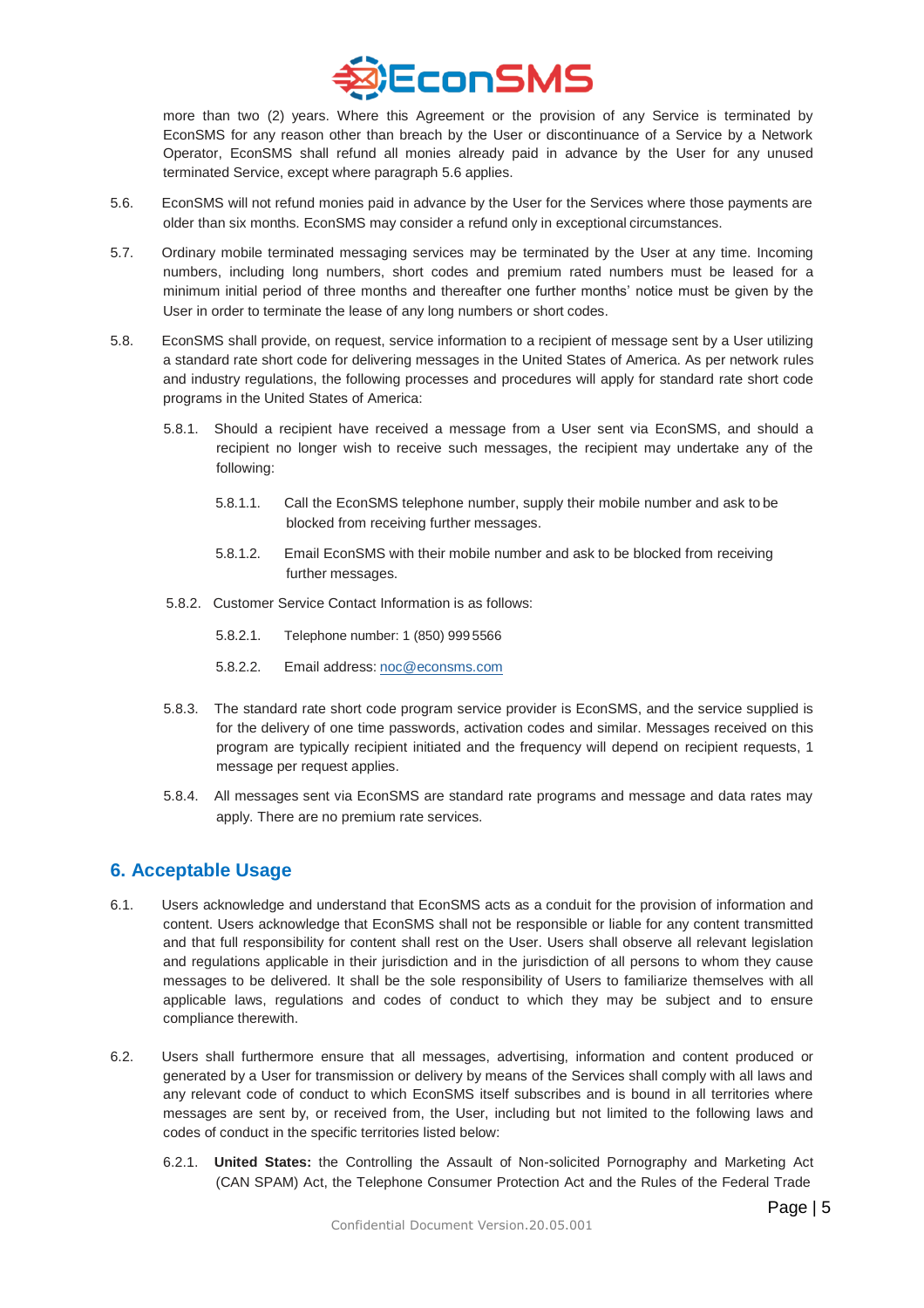

Commission relating to sending of unwanted commercial messages as well as the Mobile Marketing Association Code of Conduct available a[t www.mmaglobal.com.](http://www.mmaglobal.com/)

- 6.2.2. **European Union:** Directive 2002/58/EC, Directive 2000/31/EC, Directive 95/46/EC, Directive 93/13/ EC, all national member state laws promulgated in terms thereof as well as the Mobile Marketing Association Code of Conduct available at [www.mmaglobal.com](http://www.mmaglobal.com/) and, from 25 May 2018, the EU General Data Protection Regulation 2016/679 (GDPR). Users processing personal data of EU citizens agree to the terms as set out in the Data Protection Addendum.
- 6.2.3. **United Kingdom:** the Data Protection Act 1998, available at [www.ico.gov.uk,](http://www.ico.gov.uk/) the Privacy and Electronic Communications Regulations, 26 May 2011 available at [www.ico.gov.uk](http://www.ico.gov.uk/) as well as the Mobile Marketing Association Code of Conduct available at [www.mmaglobal.com.](http://www.mmaglobal.com/)
- 6.3. Users shall not do, nor omit to do, anything that would result, directly or indirectly, in any breach by EconSMS or by the User of any requirement or provision of any applicable legislation, regulations, code of conduct or network usage policies, failing which EconSMS shall be entitled to immediately suspend or terminate the provision of Services to the User and the User shall have no claim of any nature against EconSMS (including claims for re-imbursement, refund, compensation or damages). Users hereby indemnify EconSMS against any fine imposed on EconSMS or any damages suffered by EconSMS as a result of any act or omission of a User that amounts to a breach of any law or code of conduct to which EconSMS may be subject. Upon notification of any such fine or damages, Users agree to immediately pay the amount of such fine or damages to EconSMS. Any amount not paid to EconSMS within 24 hours of notification thereof shall accrue interest at the rate of 15,5% per annum.
- 6.4. Users may not use, or knowingly allow others to use, the Services for any purpose that may bring EconSMS's name into disrepute, or for any purpose that, in EconSMS's sole and absolute discretion, is improper, immoral or undesirable.
- 6.5. Users shall not permit, do, nor omit to do, anything which might have the effect of prejudicing or impedingthe legitimate activities, interests or goodwill of EconSMS nor any Network Operator.
- 6.6. Users may not use the Services to send messages without reasonable cause nor for the purpose of causing annoyance, inconvenience or distress to any person.
- 6.7. In the event of any transgression of any applicable law, regulation, code of conduct, or any provision of these terms and conditions, or in the event of any complaint being received by EconSMS in relation to a User, then the User hereby acknowledges and agrees that EconSMS may in its sole and unfettered discretion remove message recipient contact numbers from the database of a User and/or suspend or terminate Services to a User without prejudice to any other rights that it may have in law or in terms of these terms and conditions.
- 6.8. Users acknowledge and agree that all messages sent may be stored and can be audited and reviewed by EconSMS or any other person acting on behalf of EconSMS at any time to ensure compliance with these terms and conditions and any applicable law, regulations or code of conduct.

# **7. Registration and Security**

7.1. To register to make use of the Services, a User must complete the registration process and must provide EconSMS with up to date, complete and accurate information as requested by EconSMS. Failure to provide accurate and complete information on registration may result in termination of the Services. A User may also be required to choose a Username and password. Users are responsible for maintaining the confidentiality of their Usernames and passwords and Users undertake not to divulge their Username and passwords to any other person. A User is entirely responsible for any and all activities that occur under its account and a User shall be strictly liable to make payment of all charges incurred under its account whether or not these charges are incurred by the User or any other person, authorised or unauthorised, intentionally or unintentionally, or as a result of any virus, hack or security breach.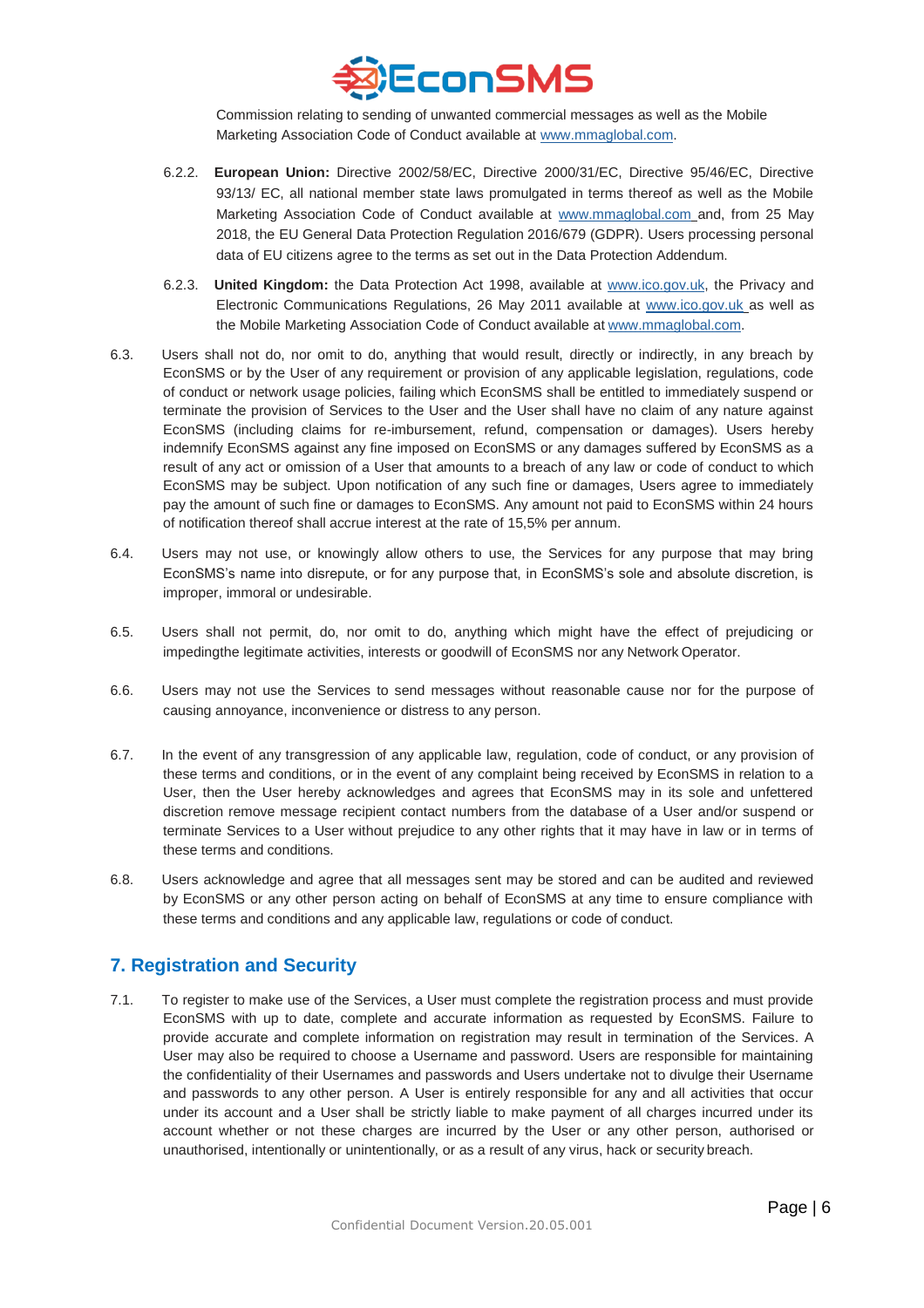

- 7.2. Users agree to notify EconSMS immediately of any unauthorized use of their account(s) or any other breach of security.
- 7.3. It is expressly prohibited for any person, business or entity to gain or attempt to gain unauthorised access to any page on this Website, or to deliver or attempt to deliver any unauthorised, damaging or malicious code to this Website. Any person who delivers or attempts to deliver any unauthorised, damaging or malicious code to this Website or attempts to gain unauthorised access to any page on this Website shall be held criminally liable and in the event that EconSMS should suffer any damage or loss, civil damages will be claimed.
- 7.4. In the event that a User wishes to replace a person/employee using a specific EconSMS account of the User, and wishes to prevent the individual person from accessing the account, the account holder shall inform EconSMS in writing of this change and change all details on the account accordingly. EconSMS may refuse to act on the instructions of an account holder where the account holder fails to provide sufficient proof of its identity as the account holder and the authority of the person purporting to represent it in making such a request and EconSMS shall have no liability to the account holder or the individual person where it refuses to act in the absence of such proof, nor where it acts in good faith reliance of any information submitted to it in support of any such request made by any person purporting to represent the account holder, including in respect of any claims for breach of privacy, security or confidentiality.
- 7.5. In the event that a person wishes to lodge a complaint that a User has used the Services in any manner that infringes on the complainant's rights or the rights of another person, the complainant shall provide EconSMS with a written notice setting out:
	- 7.5.1. The full names and address of the complainant;
	- 7.5.2. The written or electronic signature of the complainant;
	- 7.5.3. Identification of the right that has allegedly been infringed or the law or code of conduct alleged to have been infringed;
	- 7.5.4. Identification of the material or activity that is claimed to be the subject of unlawful activity;
	- 7.5.5. The remedial action required to be taken by the service provider in respect of the complaint;
	- 7.5.6. Telephonic and electronic contact details, if any, of the complainant;
	- 7.5.7. A statement that the complainant is acting in good faith; and
	- 7.5.8. A statement by the complainant that the information in the complaint is to his or her knowledge true and correct and an indemnity by the complainant in favour of EconSMS for any misrepresentation of the facts or for wrongful suspension or termination of any Services by EconSMS in response to the complaint.
- 7.6. Any person who lodges a notification of unlawful activity with a service provider knowing that it materially misrepresents the facts is liable for damages for any wrongful suspension or deactivation of services. Users acknowledge and agree that EconSMS shall not be liable to the User or any other person for damages or other liabilities resulting from wrongful suspension or deactivation of services in response to any such notification.
- 7.7. No EconSMS account may be is transferred from one person to another without the written consent of EconSMS. Where EconSMS consents thereto, the new person shall be responsible for updating all details on the account accordingly. If the Username is the former person's name or trademark, a new account must be opened.
- 7.8. In the event that a User forgets his or her password and/or his or her contact details used for password recovery has changed (e-mail address, mobile number) and he or she requests a password change, mobile number change or e-mail address change, EconSMS will call or e-mail the existing contact telephone number or email address on the account. The User agrees that if there is no response or no confirmation of the above request, the User may be required to re-register. The User further agrees that if any person responding to the above contact confirms the request, then the request may be effected and a new password issued to such person and the User agrees that EconSMS shall not be liable for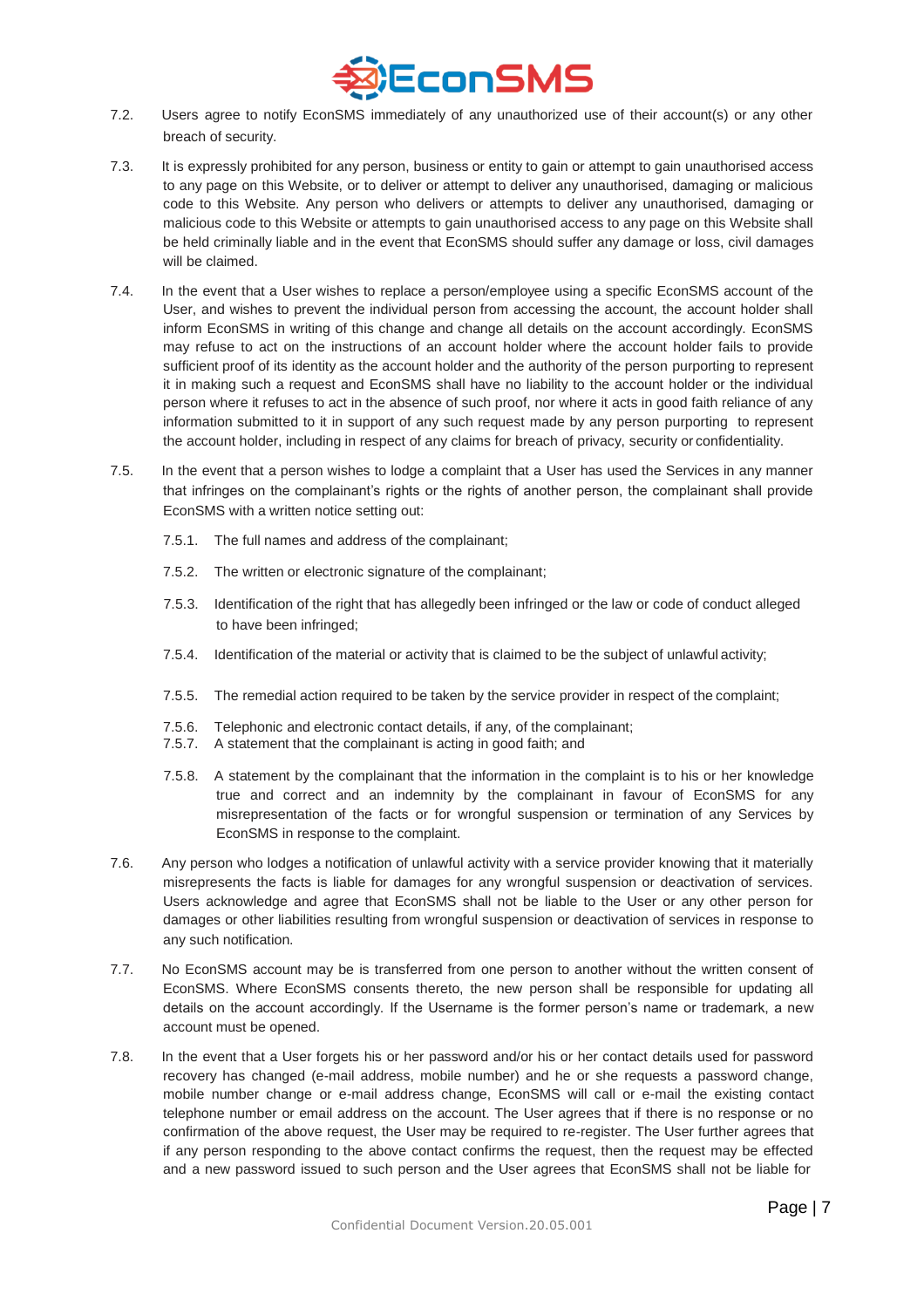

any damages or breach of privacy, security or confidentiality resulting therefrom, including but not limited to where unauthorised persons have gained access to the Users email account or telephone.

#### **8. Privacy**

- 8.1. EconSMS will not intercept, monitor, copy or disclose any User messages or personal information about the User or the User's EconSMS account, phonebook or MSISDN's, other than in the normal course of the use of the Services, without the User's prior permission unless EconSMS believes in good faith that such action is necessary to conform to legal requirements, to co-operate or comply with legal process, investigations, summonses, subpoenas and the like, to protect and defend the rights, property or legally protectable interest of EconSMS, the User or other third party, to enforce any of the provisions of these terms and conditions or to protect EconSMS's business or reputation. The User agrees that EconSMS may access its account and message contents for the purposes described above without notice and in order to respond to service or technical issues and that EconSMS may communicate with the User from time to time for purposes including, but not limited to, communicating information regarding any updates, upgrades, notices, or other information.
- 8.2. A recipient of a message has the right to know the identity of the sender, and this will be disclosed on request to the recipient.
- 8.3. Users agree that EconSMS may make use of website visitor and non-identifiable account usage data for statistical and analytical purposes. In providing its services, EconSMS has implemented Google Analytics services for its audience reporting and remarketing features. When making use of these services, EconSMS does not process or share any data that allows any third party to identify any individual persons. In accepting these terms services, a user agrees that EconSMS may use and share de-personalised data for the analytics purposes set out above.

8.4. Users agree that they shall not violate any privacy laws, regulations or applicable codes of conduct relating to the

protection of personal information of End Users including but not limited to names, addresses, email addresses, landline and mobile telephone numbers and shall not disclose the personal information of end users to any third party save without the express consent of the End User or where specifically required or permitted by law to do so.

8.5. Where the personal data of any EU member state subject is transferred to EconSMS in a non-EU member state for processing, EconSMS undertakes to ensure technical and organizational security measures that provide a level of protection appropriate to the risks represented by the processing of such data and in order to protect such data against accidental or unlawful destruction, accidental loss, alteration, unauthorized disclosure or access or any other unlawful form of processing. For further information on EconSMS's Privacy Policy, please visit: <https://econsms.com/privacy.html>

#### **9. Payment and Prices**

- 9.1. Users are required to purchase credits which shall reduce for each message sent. The number of credits used per individual message depends on the message destination, the messaging route used, and Network Operator charges. The number of credits used per message is subject to change from time to time without prior notice and shall be indicated on the Website. Unless expressly indicated to the contrary in writing, the cost of a credit is inclusive of EconSMS database hosting, User support and message handling costs.
- 9.2. EconSMS charges are located online at <https://econsms.com/price/> and may be provided as a schedule to any other format of these terms and conditions. Network Operator's charges for use of their networks and for SMS services may differ in respect of individual Network Operators and may be varied by Network Operators from time to time and without prior notice to EconSMS or its Users. EconSMS may vary its charges for SMS messages from time to time and without prior notice to Users. In the event that a Network Operator introduces reciprocal charges, EconSMS retains the right to increase the number of credits needed per message, for that specific network.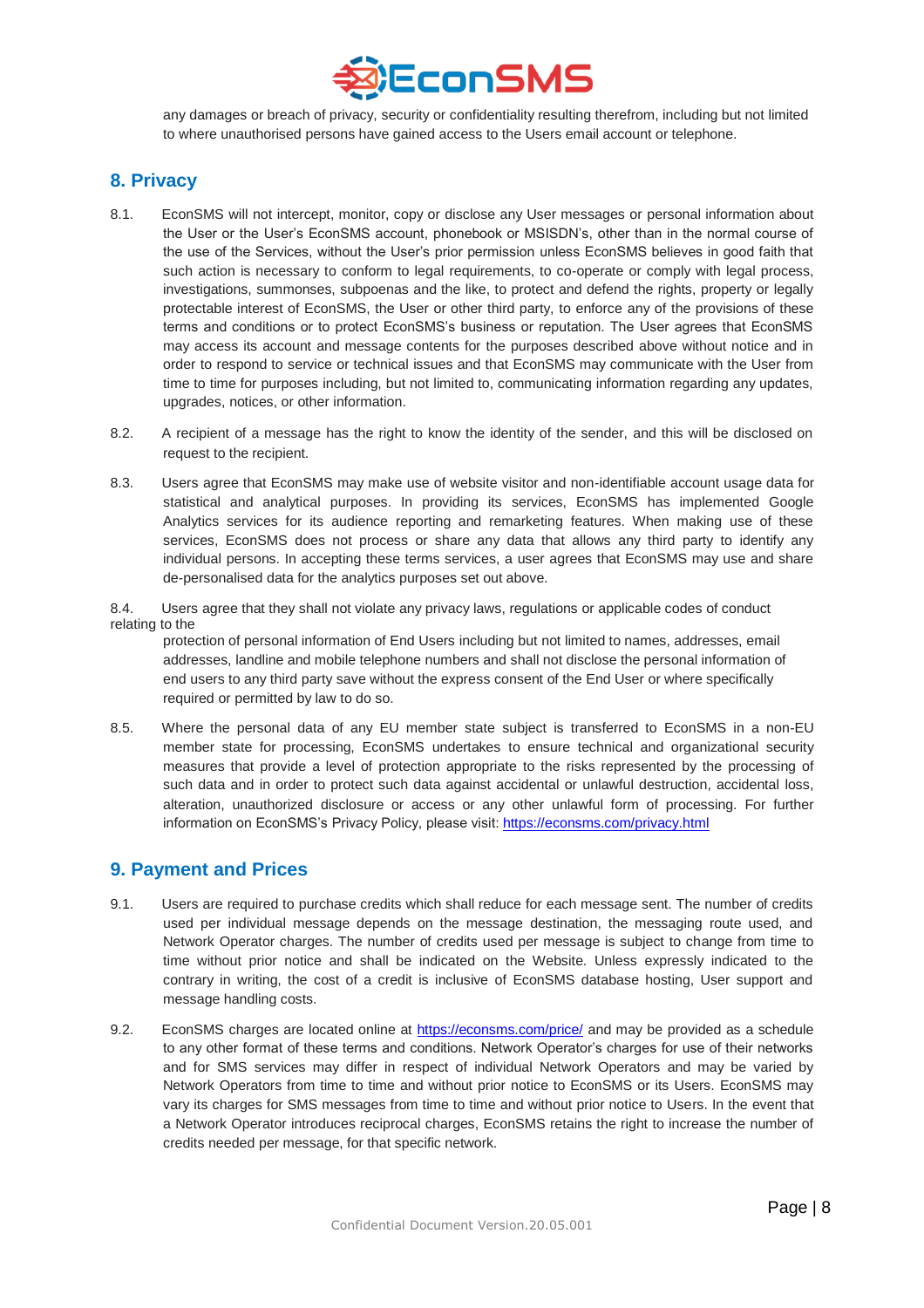

- 9.3. Payment security: Users acknowledge that EconSMS makes use of secure third party payment gateways including PayPal, Bank and such others as may be disclosed on the Website from time to time and Users acknowledge and agree that EconSMS shall not be liable for any losses arising from the use of any third party payment gateways whatsoever.
- 9.4. Cooling-off periods: EconSMS shall comply with any cooling off periods prescribed by law subject to any reasonable cancellation fees that may be imposed.
- 9.5. Without prejudice to any other right that it may have in law, EconSMS shall have the right to suspend or disable the operation of any User account and the provision of services to any User where payment of all charges have not been made in full by the due date, or where EconSMS reasonably suspects that payment has been made or effected by fraudulent means.

# **10. User Warranties and User Obligations**

- 10.1. Users warrant that:
	- 10.1.1. recipients of any commercial messages have a recent prior commercial relationship with the User and would reasonably expect to receive marketing communications from the originator and/or recipients have either requested the receipt of messages from the User or consented thereto;
	- 10.1.2. they shall comply with all applicable laws, regulations, Network Operator requirements or applicable codes of conduct which may be applicable in their jurisdiction and the jurisdiction of all persons to whom they cause messages to be delivered;
	- 10.1.3. they shall include their own contact details and identifying particulars in their messages to ensure that complaints are directed at them and not at the Network Operator;
	- 10.1.4. they shall not send unlawful, abusive, harassing, threatening or obscene messages to any End User or any other person or persons, including both natural and juristic entities; and
	- 10.1.5. they shall not engage in any fraudulent act by means of or in connection with any of the Services nor in connection with payment therefor.
- 10.2. Any subscription service for which an End User is debited or billed on a repeated basis without expressly confirming each individual transaction, individual programme or application administered by a User to an End User must be offered on an "opt-in basis." In addition, each User must also offer a convenient, easyto-use and conspicuous method for an End User to opt-out from any subscription service, individual programmed or application.

#### **11. Breach**

- 11.1. Where a User breaches any of these terms and conditions, including terms relating to payment of any amount due to EconSMS then, without prejudice to any of its legal rights, EconSMS shall be entitled to, amongst other things, to cancel its agreement with the User, to suspend or terminate the provision of services to the User, to suspend, disable or terminate the User's account/s, to sue for specific performance by the User, to claim damages and/or to retain any monies already paid by the User in respect of services not utilised by it as damages resulting from such breach and to set off any claims that EconSMS may have against the User from any other amounts due to the User by EconSMS.
- 11.2. Where a User account is suspended or terminated due to any breach of these terms and conditions, EconSMS reserves the right to also suspend or terminate all other accounts registered by, or on behalf of such User, as well as suspend or terminate any account registered by any other person or persons whom EconSMS, in its sole and unfettered discretion, believes is affiliated with the User concerned.

# **12. Limitation of Liability, Warranties and Indemnities**

#### **12.1. THE USER HEREBY INDEMNIFIES AND HOLDS ECONSMS HARMLESS AGAINST ANY AND ALL**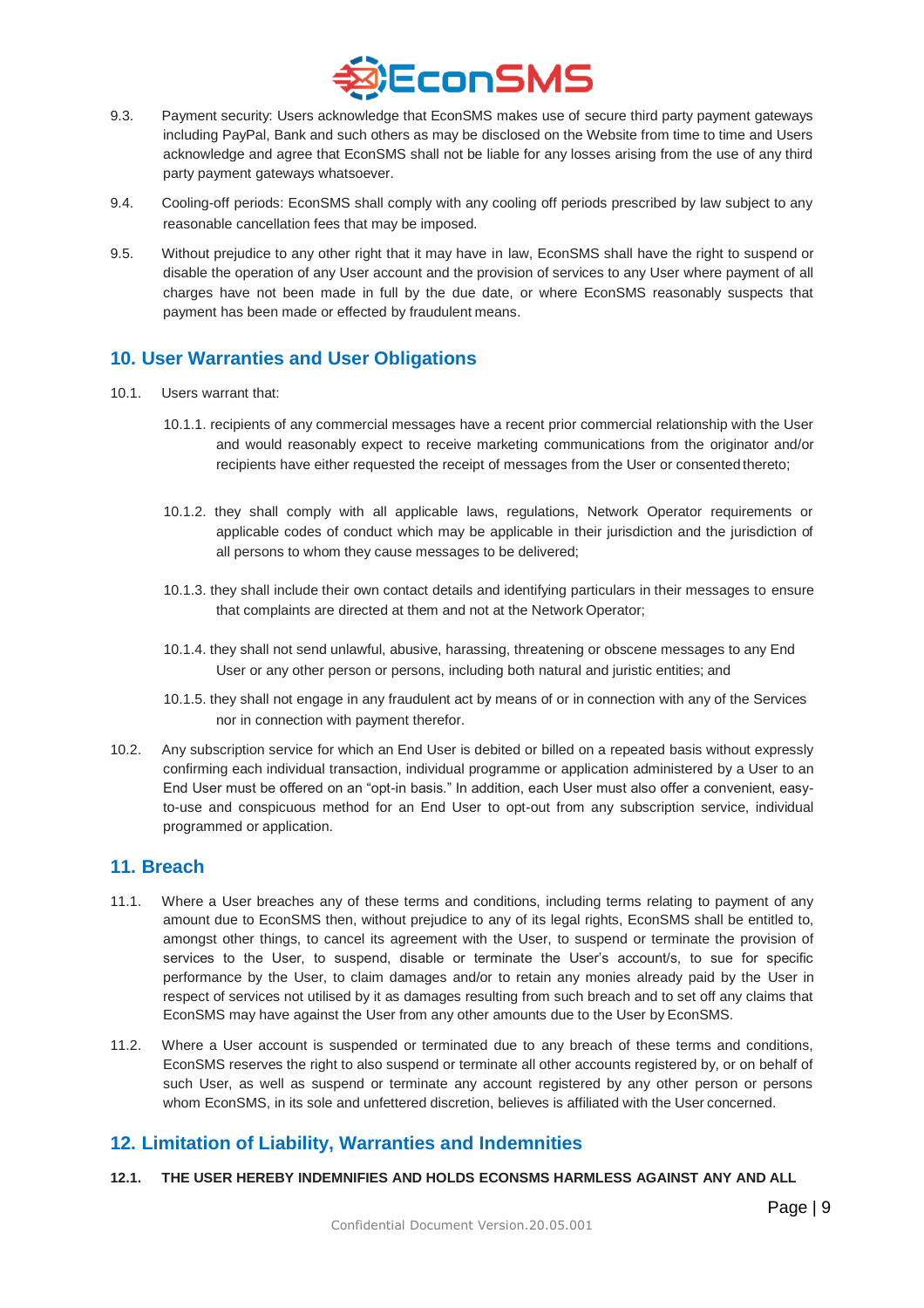

**DAMAGES, LIABILITIES, FINESAND RISKSTHAT MAY FOLLOW FROMTHETRANSGRESSION OFTHESE TERMS AND CONDITIONS.**

- **12.2. ECONSMS SHALL NOT BE LIABLE FOR ANY DAMAGE, LOSS OR LIABILITY OF WHAT SO EVER NATURE ARISING FROM THE USE OR INABILITY TO USE THE WEBSITE OR THE SERVICES OR ANY CONTENT PROVIDED FROM ANDTHROUGHTHEWEBSITE.**
- 12.3. Furthermore, EconSMS makes no representations or warranties, implied or otherwise, that, amongst others, the content and technology available from the website are free from errors or omissions or that the Services will be 100% uninterrupted and error free.
- 12.4. These terms and conditions together with any other contractual documents expressly referenced in these terms and conditions contain all of the terms of agreement between the User and EconSMS.
- 12.5. The Website and the Services are supplied on an "as is" basis and are not supplied to meet the User's individual requirements. To the fullest extent permitted by law, EconSMS disclaims all representations and warranties relating to the Services (whether express, implied and statutory, including but not limited to the warranties of merchantability and fitness for a particular purpose). It is the sole responsibility of the User to satisfy itself prior to entering into this agreement with EconSMS that the Services and the Website will meet the User's individual requirements and be compatible with the User's hardware and/ or software and message recipient handsets and devices.
- 12.6. Users agree to hold EconSMS harmless and indemnify EconSMS fully against any claim by any third party, including message recipients or End Users, as a result of any system failure, message corruption, interruption or termination of services, unsolicited direct marketing, harassment, emotional disturbance, inappropriate or obscene content, breach of privacy or breach of data security, provided that none of the aforegoing result from EconSMS's own gross negligence or fraudulent acts or omissions.
- 12.7. Users indemnify and hold EconSMS harmless against all reasonable damages, awards, penalties or legal costs claimed or imposed by any party as a result of any action, commission or omission by the User that constitutes a breach or contravention of any legislation, regulations, code of conduct or network provider codes or practice or acceptable usage policies.
- 12.8. In the event of any litigation between EconSMS and the User, the successful party shall be entitled to recover their reasonable legal costs incurred by it in enforcing its rights on an attorney and client scale.
- 12.9. Users further indemnify and hold EconSMS harmless against any reasonable claims, actions or damages from any party as a result of the fraudulent or unauthorized use of the User's Username and password or loss thereof.
- 12.10. Without derogating from the aforegoing, in no event shall EconSMS be liable for any damages whatsoever, including but not limited to any direct, indirect, special, consequential, punitive or incidental damages, or damages for loss of use, profits, data or other intangibles, or the cost of procurement of substitute goods and services, arising out of or related to the use, inability to use or unauthorized use of the Website or the Services, whether such damages arise in contract, delict, under statute, in equity, at law or otherwise.
- 12.11. Notwithstanding the aforegoing provisions and without derogating therefrom or limiting their application in any way, in the event that a User has a valid claim against EconSMS arising from any Services provided under these terms and conditions then the User's claim shall be limited to payment of an amount equal to the amount paid for the Services that are the subject of the claim in the month prior to any such claim arising.

## **13. General**

13.1. The failure of either party to exercise in any respect any right provided for herein will not be deemed a waiver of any further rights hereunder. If any provision of these terms and conditions is found to be unenforceable or invalid, such term(s) or condition(s) shall be severable from the remaining terms and conditions. The remaining terms and conditions shall not be affected by such unenforceability or invalidity and shall remain enforceable and applicable.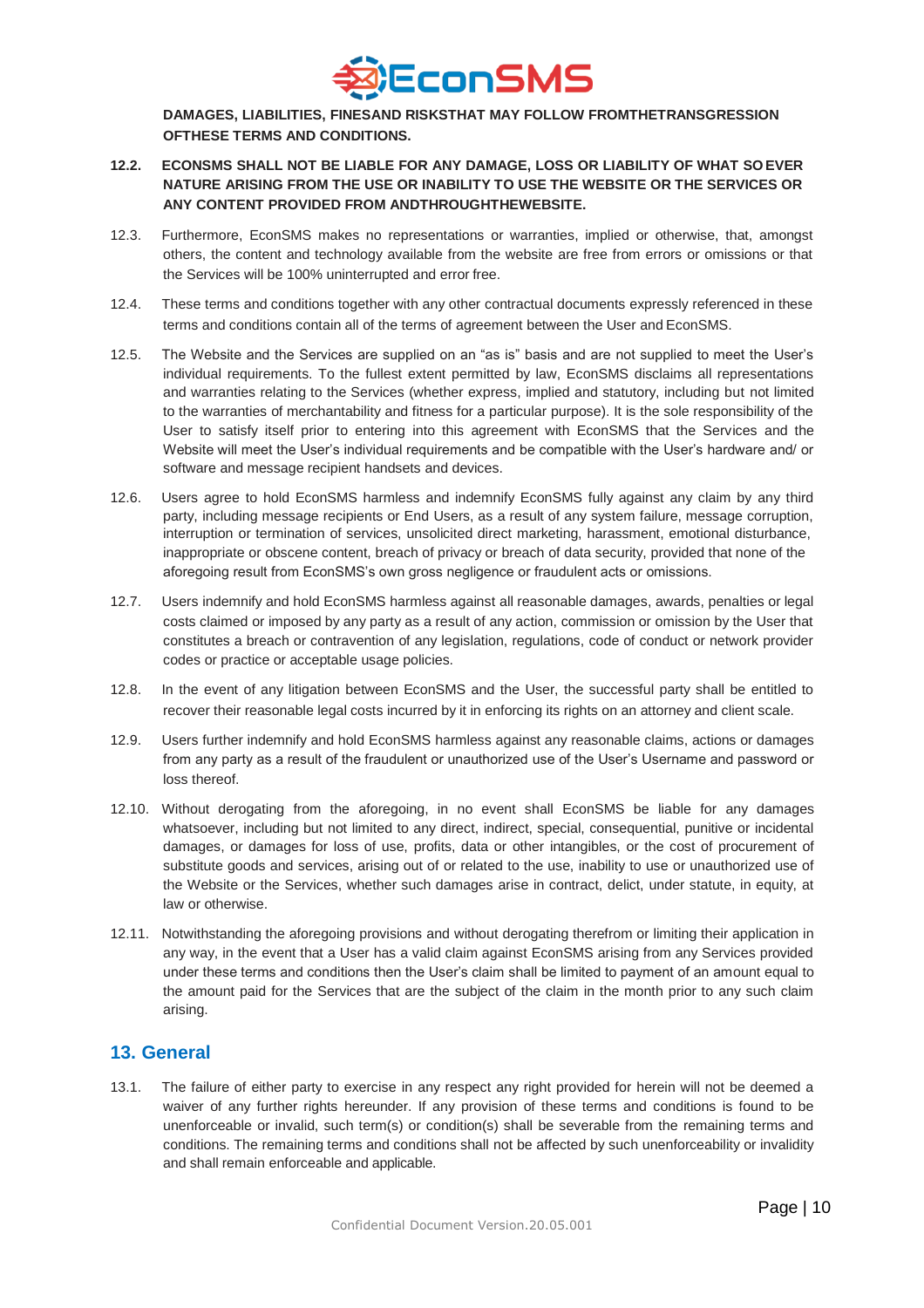

## **14. Disclosure of Information**

- 14.1. The full name and legal status of EconSMS is Econ Telecom, LLC. company registration number 7959100. The EconSMS legal entity with whom you contract for the provision of the Services in your territory is identified in the table under point 20.1 of this agreement.
- 14.2. These purchase agreement terms and conditions apply to all websites operated by EconSMS including EconSMS.com and shall include any page or part thereof.
- 14.3. Company President: Christopher Whalen
- 14.4. Physical address for receipt of legal service is: 22 Fair Wind Place, Dover DE 19901, United States.
- 14.5. Main business: SMS Messaging services and solutions.
- 14.6. Costs/payment methods. Taxes: The User shall be liable to make payment of any and all value added tax, general sales tax or other taxes applicable to the services in the User's own jurisdiction and at the applicable rates. Unless expressly indicated to the contrary, all advertised or displayed prices are advertised and displayed exclusive of such taxes. Manner of payment: Payment methods include credit card, electronic transfer, PayPal or cheque deposit where authorized by EconSMS.
- 14.7. Records of transactions: Records of transactions may be obtained from EconSMS on request, or online at the relevant Credit History page.

# **15. Proprietary Rights**

- 15.1. All content, trademarks and data on this website, including but not limited to software, databases, text, graphics, icons, hyperlinks, private information, and designs are the property of or licensed to EconSMS, and as such, are protected from infringement by domestic and international legislation and treaties. Subject to the rights afforded to the User herein, all other rights to all intellectual property on this site are expressly reserved.
- 15.2. EconSMS shall grant a User an individual, personal, non-sublicensable, non-exclusive and nontransferable license ("the License") to use its proprietary software and/or application service, in object code form only, and only in accordance with the applicable User documentation, if any, and only in conjunction with the relevant Services. The User may not, directly or indirectly, reverse engineer, decompile, disassemble or otherwise attempt to establish the source code or underlying ideas or algorithms of the software; modify, translate, or create derivative works based on the software/application; copy (except for archival purposes), rent, lease, distribute, assign, or otherwise transfer rights to the software/application; use the software/ application for timesharing or service bureau purposes or otherwise for the benefit of a third party; or remove any proprietary notices or labels with regard to EconSMS products and/or services. The User acknowledges that EconSMS and its licensors retain ownership of all propriety applications, software, intellectual property and any portions or copies thereof, and all rights therein. Upon termination of the Services for any reason, this License will terminate and the User shall destroy and cease to use all software and applications in its possession. The software is provided and applications are offered "as is" and subject to the Service warranty disclaimers and limitations of liability found elsewhere in these purchase agreement terms and conditions. It is the responsibility of the User to test the Services should they wish prior to entering into this agreement.
- 15.3. Content from the Website may not be used or exploited by Users for any commercial and non-private purposes without the prior written consent of EconSMS.

#### **16. Linking and Framing**

16.1. Any third party site may link to this Website provided that such a link is directed at the home page of this Website. It is expressly prohibited for any person, business, entity or website to link to any page other than the home page of this Website, without the prior written approval of EconSMS.